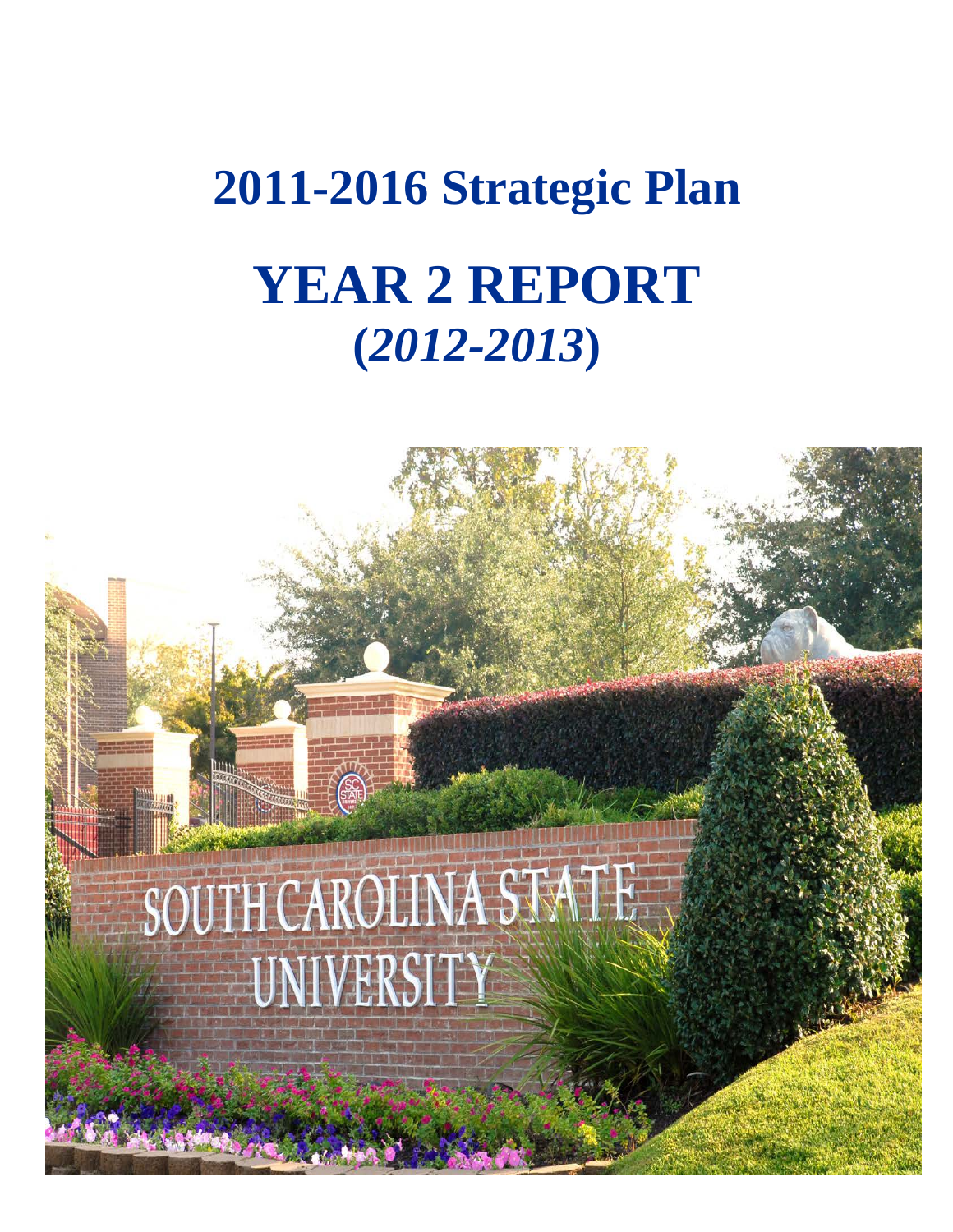# **INTRODUCTION**

The South Carolina State University Year 2 Strategic Plan Report represents accomplishments achieved during the 2012-2013 fiscal year in addressing the goals in this second year of the 2011-2016 Strategic Plan. The 2011-2016 Strategic Plan was completed in fall 2011 and approved by the SC State University Board of Trustees in February 2012.

Information in this report was compiled by the Office of Planning and Assessment from academic and administrative departments' annual reports and other university documents.

SC State University has had to address several challenges, including declining enrollment, decreased financial resources, multiple leadership changes, as well as negative public images over the past several years. Continuing this pattern, major changes occurred in 2012/13 as well. The year began with a new administration starting with the hiring of an Interim President, Dr. Cynthia Warrick in July 2012, followed by the hiring of several new senior administrators including new vice presidents for academic affairs and research, an associate vice president for finance and facilities, and an associate vice president for institutional advancement. The organizational structure was modified through the addition of the Division of Administration to which was named an interim VP. And, the leadership in the division of student affairs also changed.

Through all of the personnel and organizational changes, outstanding performance of the University is still evidenced by: maintaining accreditations of academic programs, support programs and the university; growth in the amount and quality of outreach services; the level of research and publishing that faculty and staff continue to achieve; and continuing to produce graduates who seek post-graduate study and/or enter the job market, many of whom become leaders in their fields.

Rita Jackson Teal, EdD Interim Vice President for Administration/ Executive Director of Institutional Effectiveness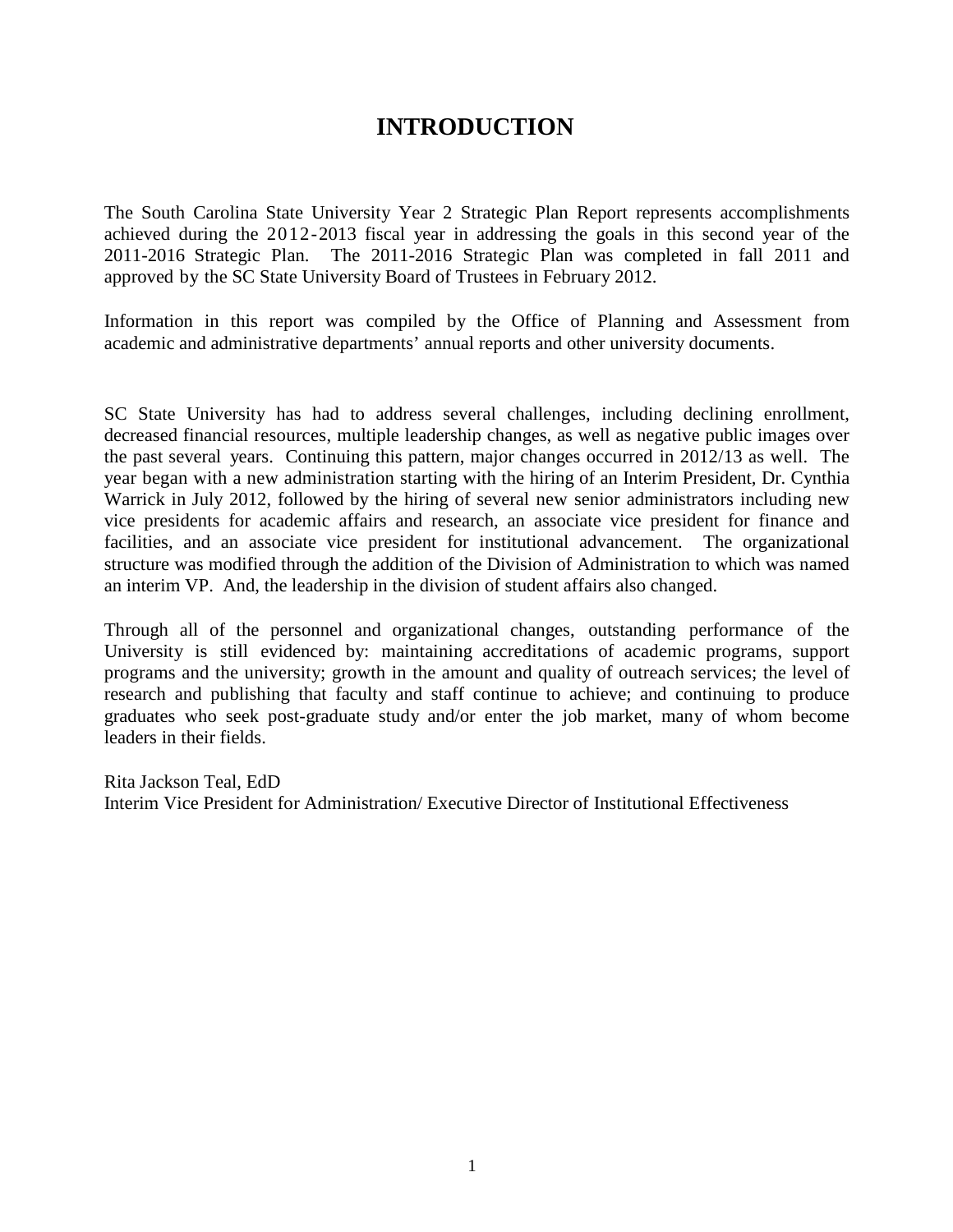# *VISION*

*SC State University will be one of the top public universities among peer institutions.*

# *CORE VALUES*

*Access* - accessible and affordable

*Excellence* - commitment to excellence as its top priority

*Integrity* - a solid reputation of integrity

*Opportunity* - to fulfill career dreams and goals *Respect* - climate of mutual trust and respect

# *MISSION*

South Carolina State University (SC State) is a historically Black public 1890 landgrant senior comprehensive institution of approximately 4,500-6,000 students. Located in Orangeburg, South Carolina, SC State University is committed to providing affordable and accessible quality baccalaureate programs in the areas of business, applied professional sciences, mathematics, natural sciences, engineering, engineering technology, education, arts, and humanities. A number of programs are offered at the master's level in teaching, human services and agribusiness, and the educational specialist and doctorate programs are offered in educational administration.

SC State University prepares highly skilled, competent and socially aware graduates to enable them to work and live productively in a dynamic, global society. Through technology and traditional methods of teaching and learning, research and service, the University enhances the quality of life of citizens and contributes to the economic development of the state and nation.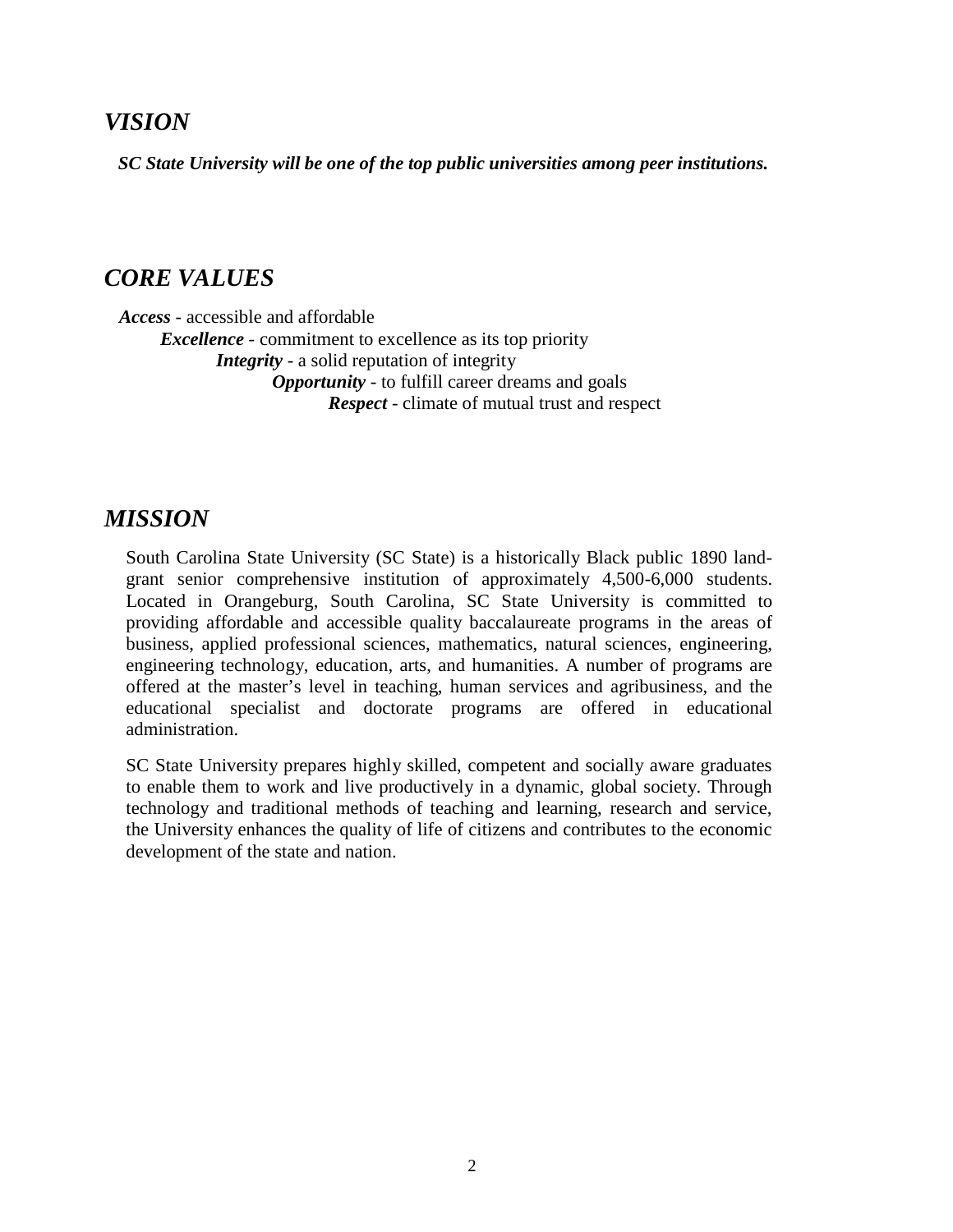# **GOAL 1: Promote and Sustain a Student-Centered Environment**

SC State University continues to promote a student-centered environment. Unfortunately, enrollment dropped significantly for the 2012/13 academic year primarily due to new financial aid regulations. Higher requirements for student academic progress had a negative impact on enrollment because of the higher percentages of academic progress; students were unable to receive federal financial aid through Pell or SEOG. Additionally, Parent Plus loan requirements changed and eliminated some parents who had previously been eligible for loans. Both of these factors played significant roles in the large decline in enrollment.

In spite of the enrollment challenges, the University continues to provide those services and cocurricular learning experiences that enhance the total development of students and promote diversity and inclusiveness in its programs and activities.

Listed below are examples of activities and services during the 2012/13 academic year that were designed to assist and engage students during their matriculation at the University.

- The Biology and Physical Sciences department has eight active student organizations for students to become members.
- A Freshmen Care Center was established in the Department of Biological and Physical Sciences to centralize the advisement for freshmen students who major in biology, chemistry and physics. A team of faculty advisors are responsible for training, mentoring and nurturing freshmen students throughout the freshmen year especially through the registration and financial aid process.



- The Chemistry students established an American Chemical Society student organization and one of its majors was named a national ACS ambassador.
- The Department of Education established a student learning study room located in Turner Hall A-Wing, 1<sup>st</sup> Floor. The facility is available for student use Monday-Friday 9am-8pm. The department also implemented two operational computer labs with 20 computers in each lab. The labs are located on the D-Wing  $2<sup>nd</sup>$  floor and A-Wing  $1<sup>st</sup>$  floor.
- The Department of Education secured and fully implemented LiveText software for student use to track assessment data.
- The Department of English and Modern Languages held inductions into the National Sigma Delta Pi Hispanic Honor Society and Sigma Tau Delta, the International English Honor Society.
- The Modern Languages Program and the Chinese students, together with the Office of International Affairs, celebrated Chinese New Year festivities.
- The Department of English and Modern Languages offered \$500 book scholarships to all English majors with a 2.75 average.
- The Department of Visual and Performing Arts developed special workshops in mathematics and quantitative reasoning specifically for Music and Art Education majors.
- The Communications Program took 17 students to the South Carolina Association of Black Journalists Job/Internship workshop in Columbia, SC. After the workshop, students toured WLTX-TV Station in Columbia. The students participated in some mock weather report productions.
- Sixty-five (65) students participated in 1890 research projects in association with faculty members.
- The SCSU mobile app was launched to provide easier access to university information and website and is available for Android and Apple devices.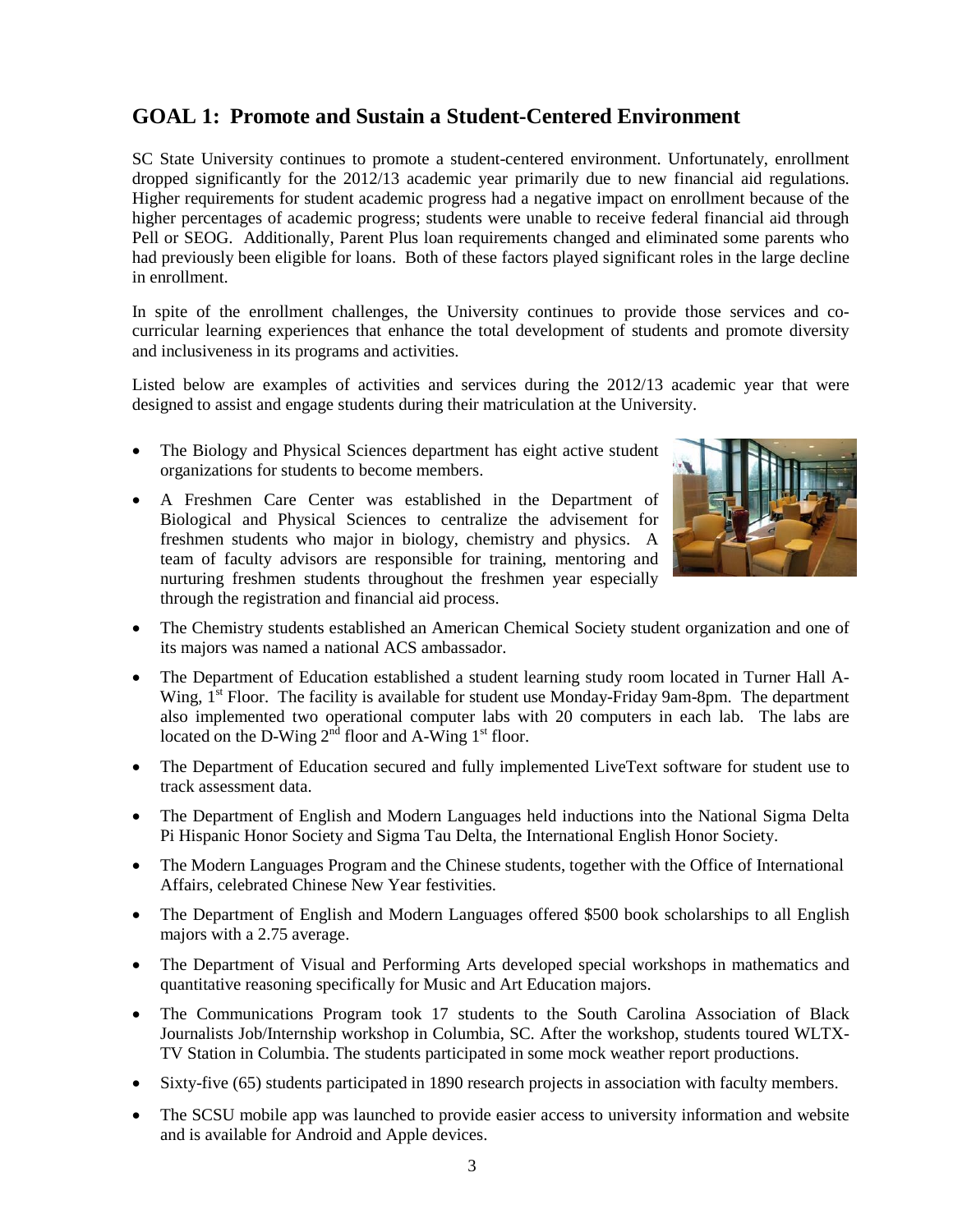- The Honors College, in collaboration with the Kaplan Test Prep, sponsored two university-wide, on-campus workshops. Students in attendance registered to take the free Kaplan Test Prep exams in the areas of the GRE, GMAT, DAT, MCAT, and the LSAT. In addition, Kaplan provided workshop teachers to provide attendees with pointers and tips for navigating the graduate school application process and best practices for making high scores on graduate and professional school exams.
- The One Card Office was selected by students as the top non-academic customer service unit.
- The Department of Alumni Relations coordinated alumni chapter SCSU Foundation scholarships.
- The Department of Athletics provided opportunities for student-athletes to enhance personal development skills through the Life Skills Program.
	- o PEPSI Co. Career Development Night for student-athletes
	- o Read with a Bulldog Reading program targeting elementary school students
	- o Garnet and Blue Just Say No to Drugs Fall Festival
- The Police Department established Student Police Advisory Council to give students a voice in public safety initiatives on campus.
- Residence Life and Housing created a break pass that residents could use to validate their approval to remain on campus during the Thanksgiving, winter break and spring break.
- A total of 217 programs were provided to the residents in Residence Life and Housing, with 5425 (duplicates included) residents attending various programs. These programs were need-based and served to foster the holistic development of the student.
- The Department of Student Life and Leadership sponsored two Anti-hazing meetings and a four day workshop. The purpose was to educate advisors, student organization leaders, members and perceptive members about the policies and procedures regarding hazing laws and policies at the university. Greek organizations participated by performing a skit, step routine, mock trial, and other creative expressions demonstrating the effects of hazing, consequences of hazing, and/or proactive and preventative strategies to combat hazing. Student Organizations also provided booths that included information regarding the effects of hazing, consequences of hazing, and/or proactive and preventative strategies to combat hazing.
- There were two (2) new student organizations chartered for the 2012-13 academic school year. There are currently153 chartered organizations on campus and 86 were registered for the year.
- The office of Student Life and Leadership the University holds the charter of all nine of the National Pan-Hellenic organizations referred to as the "Divine Nine". In an effort to enhance campus life and improve the quality of Student Life, Greek organizations were given the opportunity to claim a designated area on campus surrounding the student plaza to signify the organizations pride.
- The Honors College sponsored a recruitment workshop convened by the Graduate School at Vanderbilt University to provide information on funding opportunities for students interested in summer research internships and admission to all disciplines for the Ph.D. programs at VU.
- The Registrar's/Veterans Affairs Office updated the Comprehensive Veterans Service Plan and met twice with Veterans and dependents of veterans to share the information

#### **SC State University Presents**

#### **International Awareness Month 2012: "SCState.Global"**

The Office of International and National Student Exchange Programs (OINSEP) at SC State University announced its calendar of events for International Awareness Month, which occurs in November. The 2012/13 year's theme was "SCState.Global" which signifies the global connection the University has in our internet-ready world.

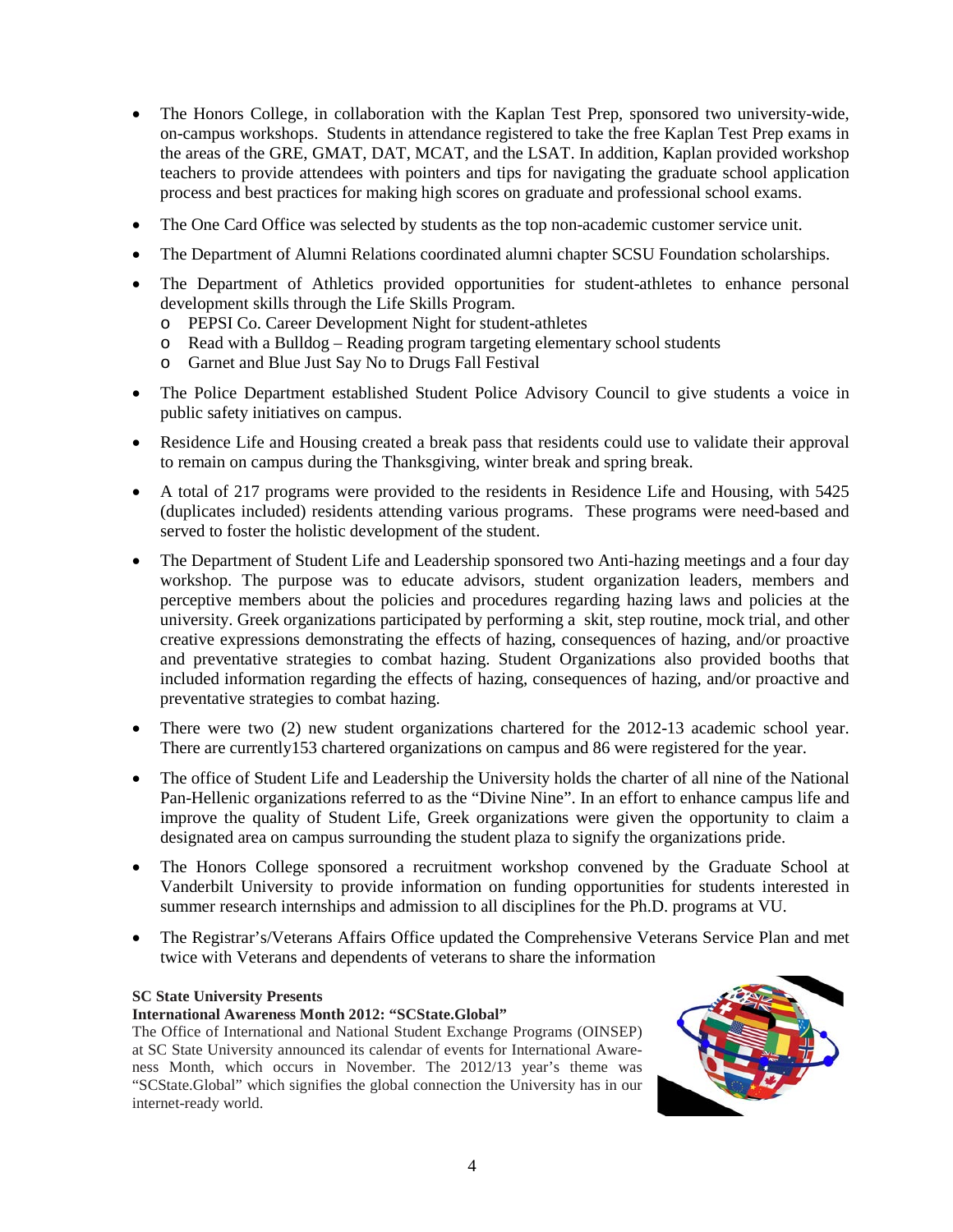# **GOAL 2: Strengthen the University's Performance through Enhanced Accountability and Efficient and Effective Processes**

SC State University continues to assess its operations in order to maintain compliance with all oversight and accrediting associations, rules, regulations and policies through increasing training of personnel, more efficient and effective utilization of technology and operating in a fiscally efficient manner. Throughout 2012/13, faculty and staff participated in various internal and external professional development opportunities. With the new administration, changes were made in various departments to operate more efficiently, with greater focus on improving customer service.

Following are some of the efforts made to enhance accountability and to operate more efficiently and effectively.

- Social Work and Counselor Education programs underwent reaffirmation of accreditation in 2012/13 and were reaffirmed. Speech Pathology and Audiology and all Teacher Education programs were reviewed the previous year, but were informed in fall 2012 that they were reaccredited. In addition to these academic programs, the Child Development Learning Center was successful in receiving a new five-year term accreditation.
- The Office of Professional Training & Development coordinated 108 professional development seminars and activities with a total of 1,359 participants. Many of them focused on improving technology skills through Banner and other on-line resources.
- The Department of Residence Life and Housing created a Residence Life Coordinator manual to serve as a resource guide for the professional staff working in the residence halls.
- The Director of Residence Life and Housing implemented a weekly occupancy report requirement for the Residence Educators to submit every week to ensure accountability of the accuracy of their building rosters and to prevent student co-habitation from students who are not enrolled at the university or current students who do not have a housing application on file.
- To improve the registration validation process, UCITS added a channel in Bulldog Connection to display a green check when a student's schedule is secured and a red "x" when the schedule is not secured or registration completed.
- The Institutional Research (IR) staff prepared 221 internal reports for academic and administrative units to assist with meeting the goals and objectives of the university. In addition, 13 external surveys were prepared and submitted to federal agencies such as the U. S. Department of Education and National Science Foundation to ensure university compliance with federal regulations.
- All mandated CHE data files, student enrollment, faculty, courses, and disbursements, were prepared and submitted by IR staff to ensure the university's compliance and accountability to the State of South Carolina.
- The Department of Human Resource Management has worked with all areas of the University in their recruitment and employment efforts. In instances in which the university's online employment system did not solicit sufficient applicants to meet the department or university needs, other avenues were explored to accomplish the goal.
- The Police Department reorganized how special events are handled and coordinated. A meeting will be held with each organization and Student Affairs at least three (3) days prior to major events.
- The Campus Police revamped the twelve-hour summary reporting system to protect the privacy of student information and data.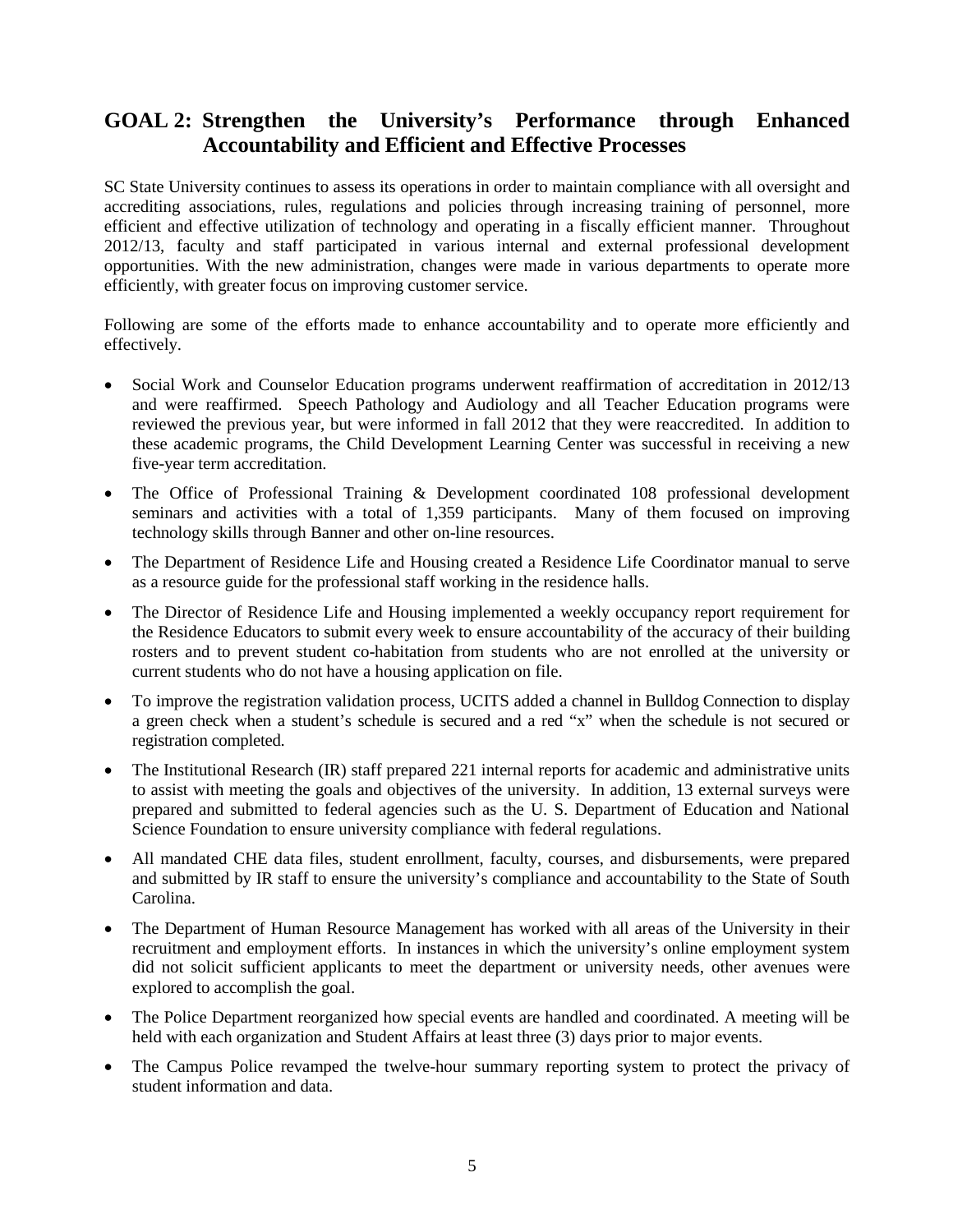- "Walking the Beat" Radio Show is a weekly radio show that airs at 10:00am every Wednesday. The show is produced and hosted by Officer Kenneth McCaster, and talks about safety, judicial and law enforcement issues in the university community.
- The University Bloodborne Pathogens Plan was revised and published through the Office of Professional Training & Development.
- The Health Center implemented an electronic medical record system (EMR) for student health records. As of August 2012, all health encounters with students are documented in an electronic record system. The student portal of the electronic system was implemented, which enables students to log-in to be seen at the health center. The component which will allow incoming students to input their health history and immunization information electronically is being developed.
- Cross-training was implemented in spring 2013 for Student Success and Retention Program personnel to strengthen the unit's implementation of services for greater efficiency.
- Football game traffic patterns were revamped for the safety of pedestrian walking areas.
- The Department of Athletics utilized Vendini software to effectively communicate with alumni, donors and fans through email blasts.
- The Department of Sponsored Programs migrated successfully SC State University from CCR (Central Contractor Registration) to SAM (System for Award Management) as required by the federal government to conduct all activities such as proposal submission through *e*RA systems (Grants.gov, Fastlane, eRA Commons), drawdowns, financial aid processing, etc.
- The Department of Sponsored Programs completed initial set-up phase for InfoEd an *e*lectronic Research Administration (*e*RA) system.

#### *"Get Connected*!" SC State University Launches Innovative Mobile Application **Thursday, February 14, 2013**

At the click of a button, current and prospective students, alumni, and stakeholders can become connected to all aspects of SC State University. With the launch of a new mobile application, Apple IPhone and Android carriers can become more engaged with University happenings through this new, no-cost interactive tool.

The SC State mobile application introduces several features that include campus news, athletics, weather, events, student checklists, campus maps and social media tools such as Facebook and Twitter. Users of the app can also become involved in University poll questions, gain immediate access to the sounds of WSSB 90.3 FM radio station, contact the University's admissions staff, and view available courses. Additionally, the easy accessibility of Bulldog Connection allows students to access grades, course and billing information, accept financial aid awards and validate their enrollment at the University.





The Office of University Relations and Marketing wants to keep you informed of the latest happenings at SC State University. Log onto scsu.edu and click on the email correspondence icon to provide your contact information. You will begin receiving electronic notifications right away!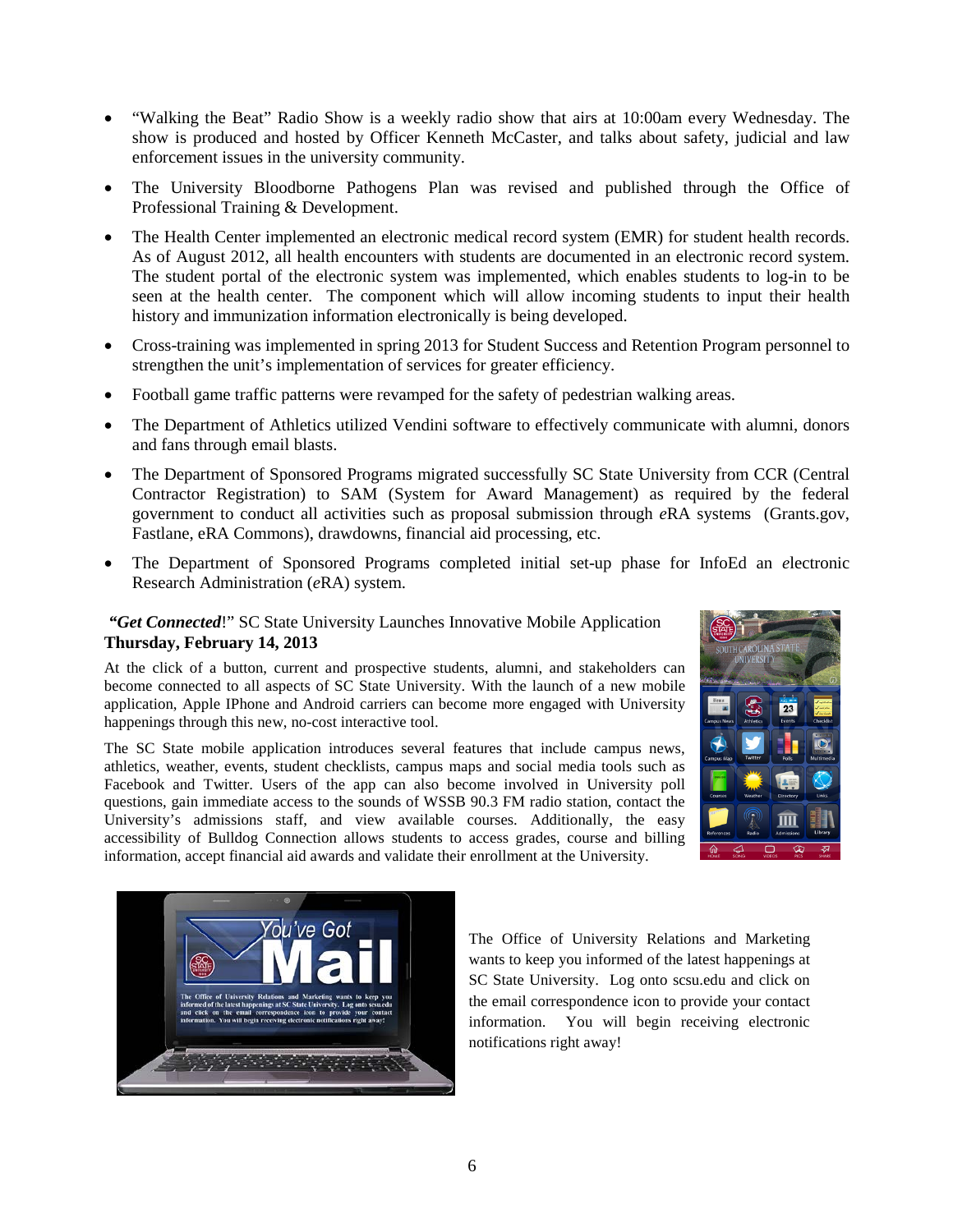## **GOAL 3: Enhance Academic Programs and Academic Support Services to Meet Student and Other Stakeholder Needs**

The faculty continues to pursue research and other scholarly opportunities for professional development and to better prepare students for their chosen careers or graduate study. In order to maintain quality academic programs and support services, multiple strategies are implemented, including lecture, on-line, videoconferencing and experiential learning. More Smart classrooms (a classroom equipped with computer and audiovisual equipment, allowing the professor to teach using a wide variety of media) were made available to faculty.

To ensure that academic programs, as well as academic support services, meet the needs of students and stakeholders, each academic and academic support unit at SC State University participates in an annual assessment process. The final assessment report documents whether there is a need to retain current procedures or to revise those procedures to enhance the performance of students. An example of the success of this effort is illustrated under goal 2 with the continued accreditation of all of the programs that applied. Listed below are some of the services and activities provided to students to enhance their academic performance and to meet stakeholder needs.

- Introduction to the University Community has been redesigned to engage students in active learning activities and instruction that support their transition to the University community.
- The Business Program implemented a Bulldog Small Business Student Consulting Program to provide students with experiential learning and assist small businesses in the community.
- The Executive Speaker Series included an impressive list of 13 speakers that provided students the opportunity to network and learn.
- The Counselor Education program developed innovative workshops which enhance students' outcomes on the Praxis exam. Graduate students in this program achieved at or above a 98% passing rate.
- The Phi Alpha Delta Law Fraternity, International, has been used as an opportunity to prep students for debates and prepare them for the LSAT.
- 1890 Extension offered an Introduction to Keyboarding class as well as the Introduction to Computers and Microsoft Word to assist students and stakeholders. The classes help individuals to evaluate and improve their typing skills, while becoming familiar with the computer keyboard. Participants learn how to operate a computer or use popular word processing software, such as Microsoft Word. In addition, individuals learn how computers function; how to create documents using Microsoft Word; navigate and search for information on the Internet; and utilize features of other software programs.
- The Early Academic Warning Alert System (EAWAS) is implemented for the fall and spring semesters to encourage teaching faculty and staff to report students who may be experiencing challenges in adjusting academically and socially to the University community.
- The Department of Athletics maintains an academic enhancement support services component for student-athletes through the Athletics Academic Enhancement Tutorial Program.
- During the year, undergraduate students received compensation through 1890 Research in the amount of \$170,643.16 and graduate research assistants received \$49,506.



• The Department of Residence Life and Housing worked with the Department of Student Success and Retention on the use of the Early Alert Warning system to alert the housing staff of students who are on the verge of failing their classes. The Residence Life and Housing staff would be responsible for meeting with those students and making them aware of the academic resources available to them.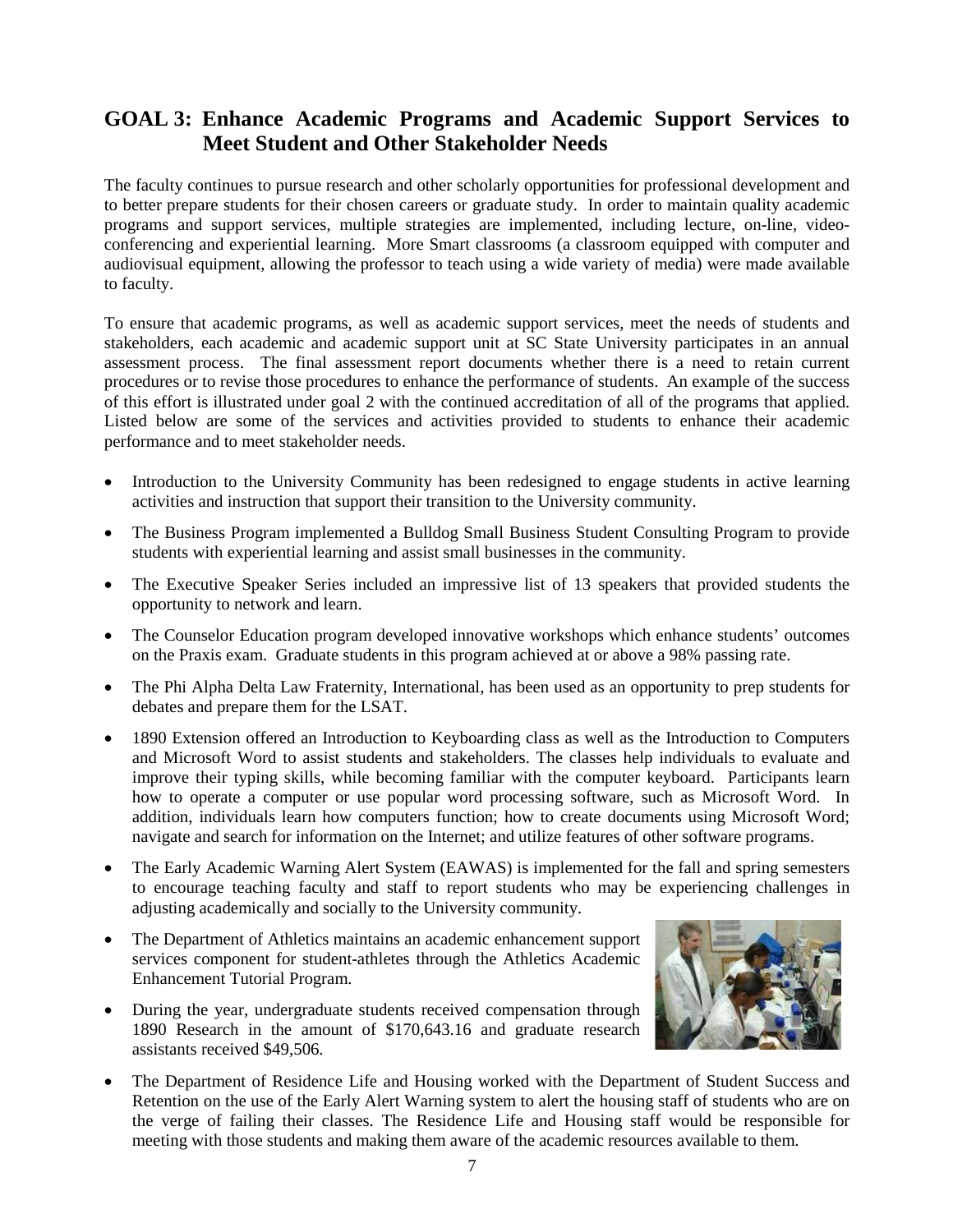- The teaching staff in SSRP participated in workshops with Dr. Bonnie Mullinix who facilitated redesigning the course to include an online or hybrid course offering for the upcoming academic year. A text was adopted that was also more economical for students to purchase.
- The Registrar's/Veterans Affairs Office completed transcript processes to fully implement Parchment E-Transcript for Fall 2013.
- The Registrar's/Veterans Affairs Office used Platinum Course Data to make some course offering decisions for Fall 2013.

#### **Free services offered to Orangeburg County Small Businesses via New Program**

The Bulldog Small Business Consulting (BSBC) Program is designed to provide a service to the small business community and to expose students to the real world of business before they graduate. Under the guidance of business professors and the SBDC Director, students will assist companies with bookkeeping, tax issues, financial management, cash management, market analysis, marketing plans, SWOT analyses, and inventory

#### **SC State University Career Center & the Boeing Company Presents….An Informational Session**

**IF YOU ARE AN ENGINEERING, BUSINESS, OR COMPUTER SCIENCE MAJOR, BOEING WANTS TO CONNECT WITH YOU! November 14, 2012 5:00 p.m.—6:30 p.m.**

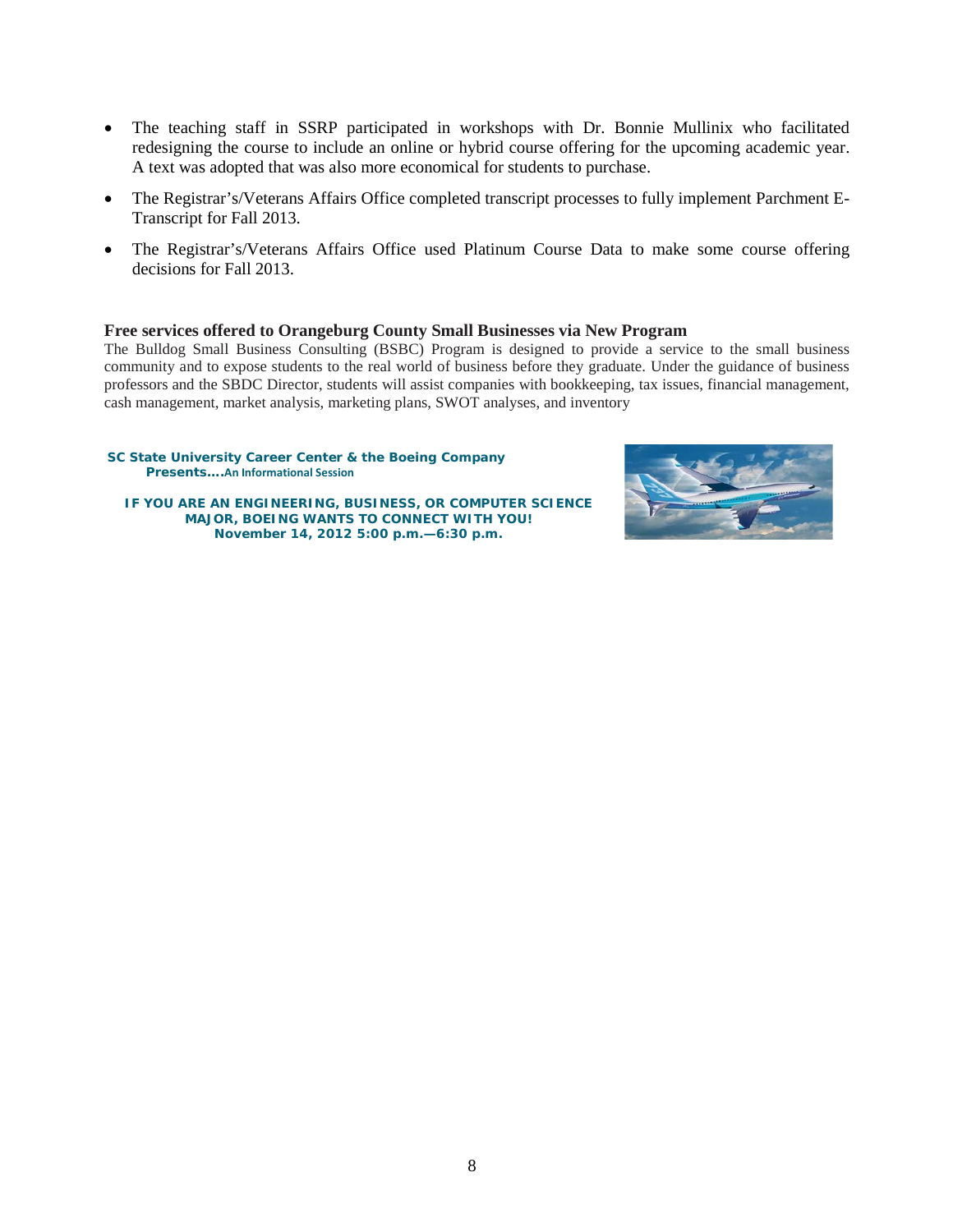# **GOAL 4: Expand and Increase University Resources to Ensure Fiscal Viability and Growth**

A major emphasis at S.C. State University is to provide the necessary resources for the university to operate efficiently, as well as to provide financial support to students. Several strategies to achieve these objectives have included focusing on research, effective budget management and fund-raising. Although the fundraising climate was not as productive as expected in 2012/13, personnel continued to provide the necessary services to ensure that students received quality academic programs and support services. Some of the strategies implemented by several departments to assist with fiscal viability and growth are listed below.

- The Department of Biological and Physical Sciences continued to secure funding through federal grants for faculty recruitment and hiring. During the past year a Physical Chemist was hired with 100% funding from a federal grant. Funding for 50% of the salary of an existing biochemistry faculty comes from a federal grant. In addition, the Department generates over \$210,000 in release time to hire adjunct faculty to replace research scientists annually.
- 1890 Research through release time (\$345,062.32) to faculty provides unrestricted funds for university use. This helps with the stability, viability and growth of the university.
- The Department of Athletics developed an Annual Giving Campaign Action Plan for Student-Athlete Scholarship support.
- The Department of Athletics worked with corporate sponsors to support various games to increase attendance by supplying food and prizes.
- As of June 30, 2013, university research efforts resulted in the following:
	- ° 65 projects awarded totaling \$16.7M
	- ° 35 proposals pending totaling \$19.4M
	- ° 2 projects not funded totaling \$640,239
	- ° 102 submissions totaling \$36.4M
- As a result of lower enrollment, two residence halls were taken off-line in the fall semester and the students were reassigned to other residence halls on campus to reduce the cost of utilities, energy, personnel and infrastructure.
- The Department of Alumni Relations established a Young Alumni Council. The Young Alumni Council will serve as advocates to assist in young alumni (under 45) engagement. This Council will have the task of implementing strategies to raise money and engage young alumni.
- The Department of Sponsored Programs successfully concluded the Higher Education for Development (HED)/ American Council on Education (ACE) audit and received over 75 percent reimbursement of the \$68K outstanding receivable.
- The University collected \$808,908 in release time and \$904,461 in indirect costs for FY 2013.

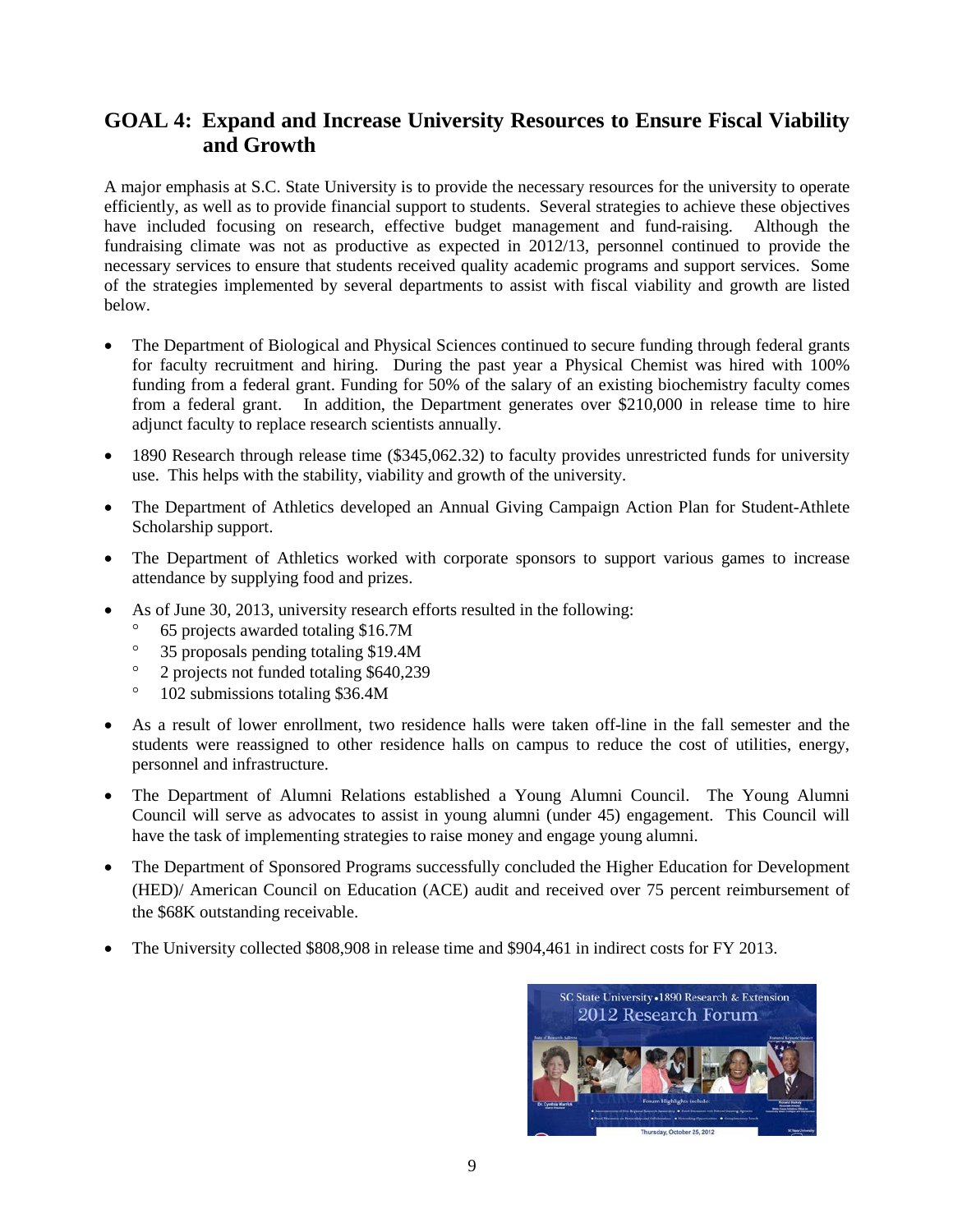# **GOAL 5: Foster Partnerships and Collaborations that Mutually Benefit and Support the University, Local, State and Global Communities**

One of the main foci of the interim president was to renew and strengthen alliances and partnerships with the community, alumni, public, private and non-profit organizations. As the results below will illustrate more alliances and partnerships were developed. In addition, outreach programs offered through the 1890 Extension, TRIO and GEAR-UP programs, as well as academic departments and programs, continued to strengthen and broaden the relationship between the University and the community.

Research continued to be a primary focus for the University and the Office of Sponsored Programs, as stated previously, enhance its submission procedures, offered numerous workshops. Listed below are some of the results of the alliances, outreach and research efforts during 2012/13.

- College of Science, Mathematics, Engineering & Technology statewide partnerships include:
	- ° EPSCOR Research Infrastructure Improvement Grant MOU, and cooperative agreement between SCSU, USC, Clemson and MUSC to allow faculty and research scientists to teach at SCSU.
	- ° Zeus Industries donated a materials locker to the Biomedical Laboratory.
	- ° Arbogen, Greenwood Genetics Center, Zeus, industry partnerships for Master in Bioengineering program.
	- ° USC online histology course offered to eight students, Spring 2013, at no cost.
	- ° One physics faculty member continued collaboration with the University of Michigan under a NASA award to launch a \$150-million satellite to study tropical cyclone (hurricane) formation.
	- ° Faculty members continue to serve as Co-PI's of grants with research scientists from: Savannah River Site, MUSC Hollings Cancer Center, The Regional Medical Center, and the USC.
- Speech Pathology and Audiology increased partnerships with school districts and medical facilities to provide clinical practicum experiences
- The Department of Nursing increased relationships with community partners. Over the last year, Orangeburg School Districts 2 and 3 were added to the list of clinical agencies. The school districts are utilized for the community health clinical rotations. A partnership was also developed with Saint Xavier University School of Nursing in Chicago, Illinois. Exposure to new clinical agencies fosters student engagement and opens up avenues for potential employment of students upon graduation.
- The Institute for Public Health Research & Outreach (IPHRO) is a result of a partnership with SC State University, 1890 Research Program and the Regional Medical Center (RMC) of Orangeburg and Calhoun Counties. Through IPHRO, these two long-standing institutions in Orangeburg County will identify solutions to the complex and varied public health issues that impact South Carolina communities. The institute's initial focus will address targeting the epidemic of obesity and overweight-related conditions, which adversely affect every segment of the population.



the Regional Medical Center

#### **PREVENTING OBESITY THROUGH APPETITE CONTROL & ACHIEVEMENT MOTIVATION** *Principal Investigator: Dr. Liljana Bozinovska*

- The Accounting Program hosted South Carolina Association of Accounting Educators Meeting which builds relationships with school across the state.
- The Business Program hosted a Business Community Luncheon to develop and increase partnerships with business community.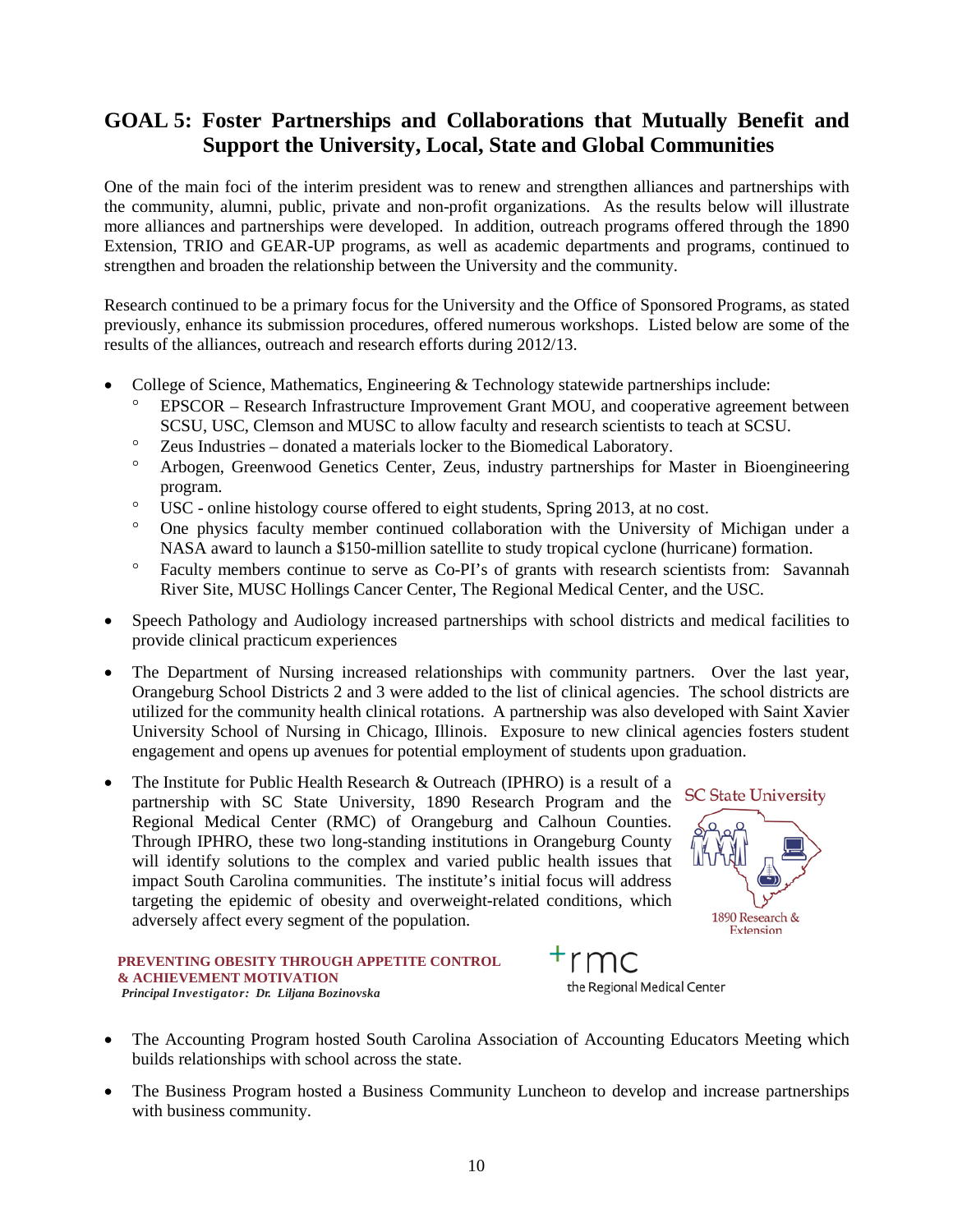- The South Carolina State University 1890 Research and Extension Program completed a 2-year review conducted by the United States Department of Housing and Urban development (HUD) and was successful in convincing them to re-obligate \$800,000.00 in federal funds. The funds will be used to rehabilitate 16 owner occupied homes with an average cost of \$25,000.00 per home.
- Fifteen (15) small businesses participated in the small business development education series sponsored by the 1890 Extension Program. On June 11, 2013, after successfully completing the program, all of the businesses qualified for and received a \$10,000 grant to expand their businesses.
- The Department of Alumni Relations activated two new alumni chapters: Dallas, Texas and Houston, Texas.
- The Department of Alumni Relations engaged Boeing SC State University Alumni Group.
- UCITS began discussions with Hewlett Packard (HP) in October about its needs and, in December, HP donated to the University a blade server solution (multiple servers and storage in one unit) valued at more than \$73,000.
- The Department of Athletics implemented the Business Alliance that allowed local businesses to partner with SC State Athletics.
- The Department of Athletics continued to develop and support community-focused events such as Rally on the Square, Chamber of Commerce Events and targeted community organizations.
- The Department of Athletics increased exposure of Corporate Sponsors and Athletics by implementing creative in-game promotions such as Deserving Divas with State Farm.
- The Department of Sponsored Programs collaborated with Voorhees College (Center for Excellence in Rural and Minority Health) on the submission of a grant application to SC DHEC/CDC, and received funding.
- The Department of Sponsored Programs hosted the DOE-EM Conference, which was attended by the nine partnership schools (eight in SC and one in GA).
- The 1890 Extension Program sponsored a total of 1,271 workshops/trainings across the state of South Carolina to assist participants, with a special emphasis on the underserved or resource-limited population, on various topics. Workshops/Trainings were held on estate planning, land-use, alternative farm enterprises, risk education, etc.
- The 1890 mobile technology unit was able to take technology to the people and approximately 2,910 individuals were served statewide.



- In March 2013, SC State University was named as one of the newest associate members of Oak Ridge Associated Universities (ORAU) university consortium during their 68th annual meeting of the ORAU Council of Sponsoring Institutions held in Oak Ridge, Tenn. ORAU's member institutions benefit from its position as the principal resource for engaging academia in the research and education related actions of UT-Battelle/Oak Ridge National Laboratory (ORNL), the Y-12 National Security Complex/National Nuclear Security Administration and the Department of Energy. Access to those entities will offer greater opportunities for research funding and higher visibility.
- In collaboration with the Department of Student Success and Retention, Kmart sponsored a VIP Back to Campus Program. During welcome weekend, Kmart provided the campus with a free shuttle bus service that transports students to the nearest Kmart store location and back. Special door prizes and discounted items were available to the students.
- Residence Life and Housing partnered with the Orangeburg County Sheriff Department to sponsor a safety awareness program.